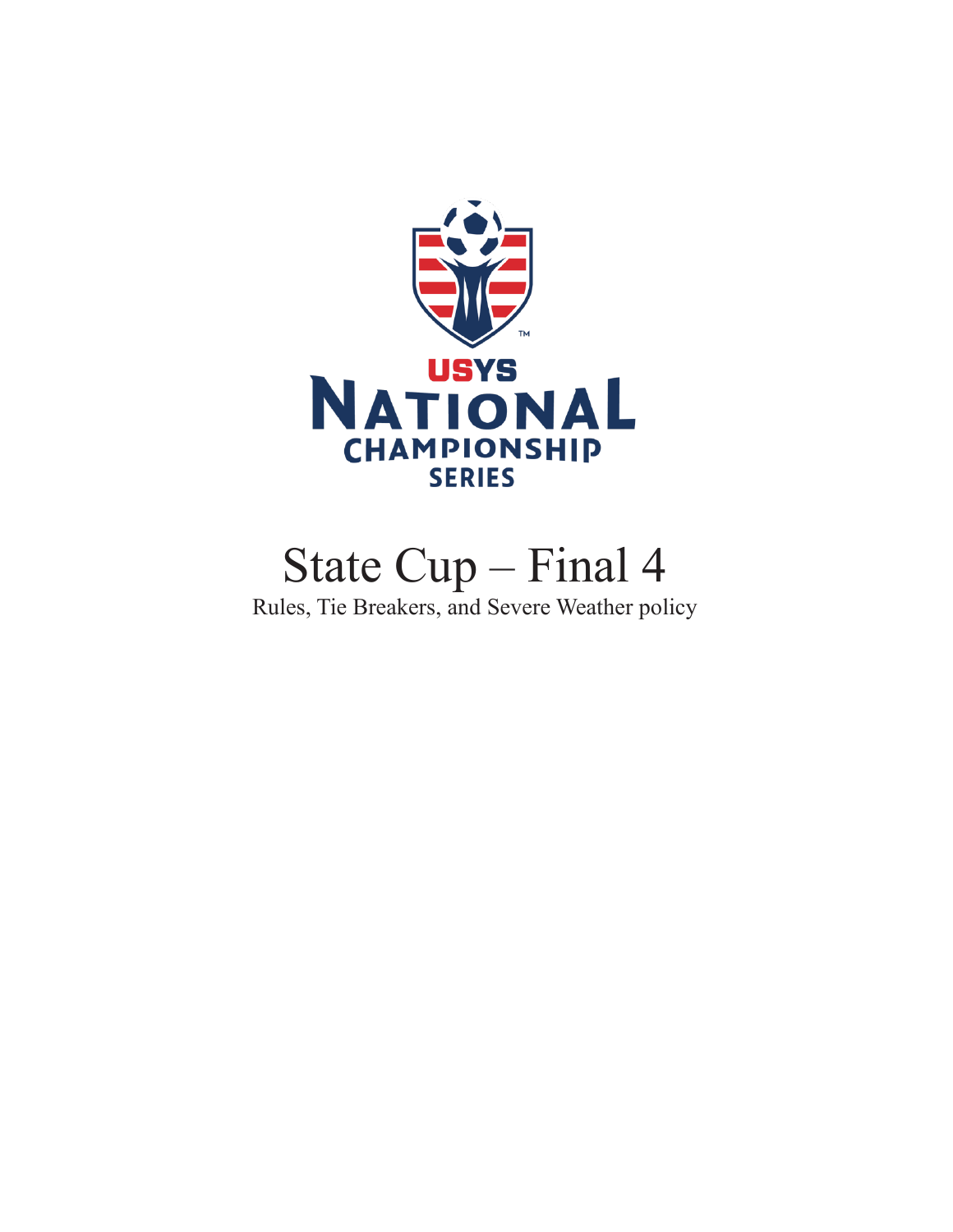### *GAME PLAY*

#### **Section 1. General**

(1) At all Cup Games players and all team officials must have a State issued Member Pass.

- (2) At all Cup Games the team must have a Certified Roster.
- (3) Each player must have a number on the player's jersey. The number must be affixed to the back of the jersey and must be clearly visible. Each player on the team must wear a number different from the number of every other player on the team. Goalkeepers must also have a number on their jersey.
- (4) Goalkeepers must wear colors that distinguish them from other players and game officials.

#### **Section 2. Playing Rules**

The playing rules of **THE US YOUTH SOCCER NYSW Championships Competitions** shall conform

to the FIFA **"Laws of the Game"** except as provided by this rule. Except as otherwise provided for in this section, the length of games, overtime play periods, ball size, ball circumference, and ball weight for each age group shall be as follows:

| Age Group | Game Length          | Size | Circumference | Weight      |
|-----------|----------------------|------|---------------|-------------|
| Under 19  | Two 45' halves $# 5$ |      | $27-28$ in.   | 14-16 oz.   |
| Under 18  | Two 45' halves       | # 5  | $27-28$ in.   | 14-16 oz.   |
| Under 17  | Two 45' halves       | # 5  | $27-28$ in.   | $14-16$ oz. |
| Under 16  | Two 40' halves       | # 5  | $27-28$ in.   | $14-16$ oz. |
| Under 15  | Two 40' halves       | # 5  | 27-28 in.     | $14-16$ oz. |
| Under 14  | Two 35' halves       | # 5  | 27-28 in.     | 14-16 oz.   |
| Under 13  | Two 35' halves       | # 5  | $27-28$ in.   | 14-16 oz.   |
| Under 12  | Two 30' halves       | #4   | 25-26 in.     | $11-13$ oz. |

#### **SUBSTITUTIONS**

For the National Championships competitions at all levels—

(1) for the Under 12, 13, and 14 age groups, unlimited substitutions shall be allowed; and

(2) for all other age groups, a maximum of 7 substitutions for each team shall be allowed in each game during each half of play and during overtime play. After leaving the game during a half of play, the substituted player may not re-enter the game during that same half of play. After leaving the game during overtime play, the substituted player may not re-enter the game.

#### **GRACE PERIOD**

A fifteen (15) minute grace period shall be allowed at the start of the game. For all preliminary/playdown round match games, any team not ready to play after the grace period must be reported by the referee to the NYSW Cup Chairperson within 24 hours for appropriate action.

#### **UNFINISHED GAMES**

Unfinished games due to any cause shall be replayed providing neither team is at fault and play has not begun in the second half of regulation time. If play is stopped during the second half of regulation time and cannot be resumed, and neither team is at fault, the game will be declared finished and complete. Should play be stopped at any time due to one (1) of the teams being adjudged at fault, whether the game is to be replayed or declared a forfeit shall be at the discretion of the NYSW Cup Chairperson and 2 other members of the NYSW Board of Directors.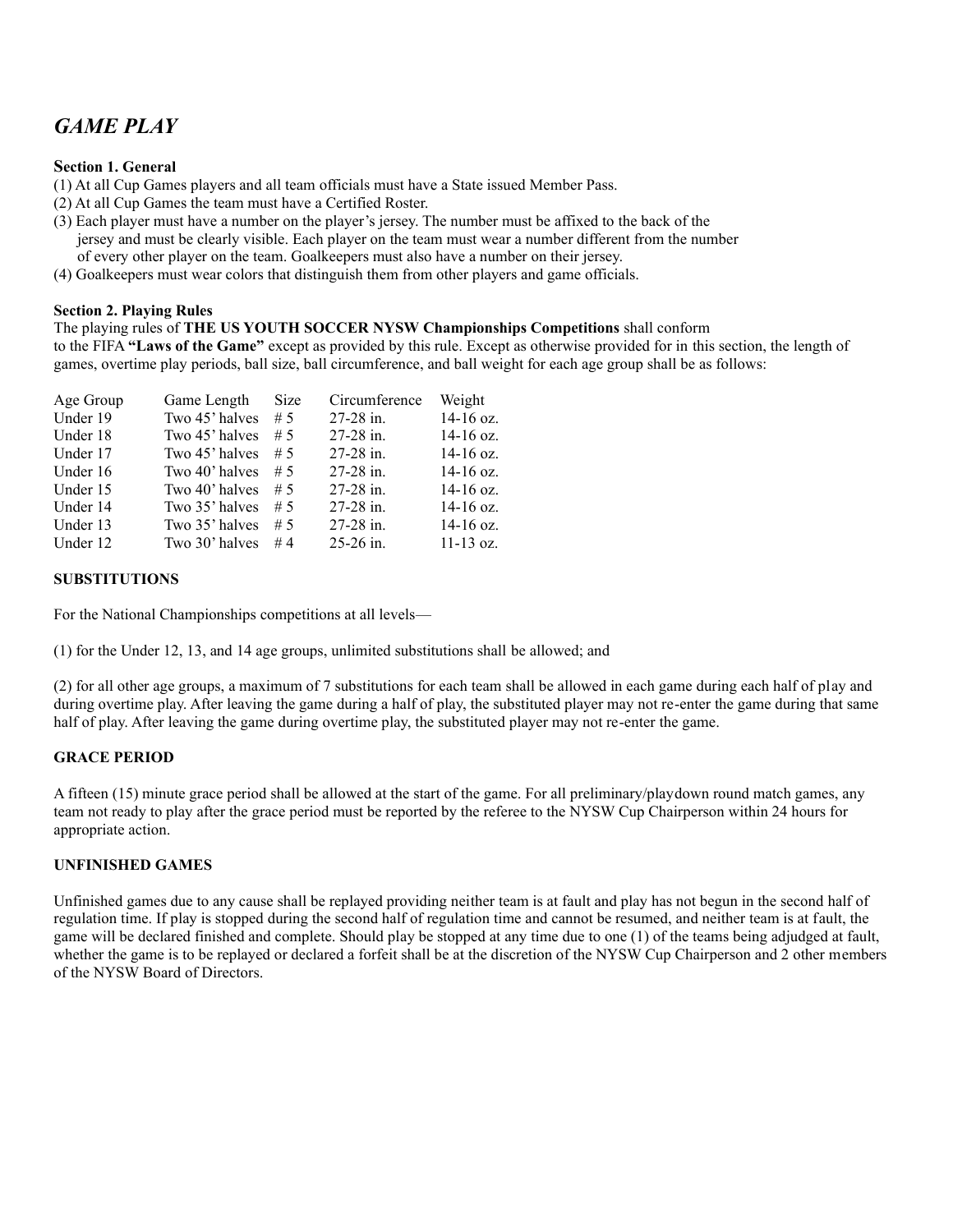#### **SCORING SYSTEM**

WIN Three (3) Points TIE One (1) Point LOSS Zero (0) Points

#### **TIE-BREAKERS**

(1) Head-to-Head

(2) Most Wins

(3) Goal Difference (maximum goal difference will be four (4) per game)

- (4) Least Goals Allowed
- (5) FIFA "Kicks from the Penalty Mark" (immediately following the round robin games)

#### *Three-way ties within an age group:*

A three-way tie will be decided using the same tie breakers as items 2, 3 and 4 above. If one team can be eliminated before applying item 4, then start over at 1 comparing only the remaining two teams. If FIFA **"Kicks from the Penalty Mark**" have to be taken, there will be a draw by the State Cup Committee. The first team drawn will receive the bye, the next team drawn will be the home team against the remaining team in the first contest of FIFA **"Kicks from the Penalty Mark**". The winner of the first contest will then compete against the bye team in FIFA **"Kicks from the Penalty Mark**" to determine the winner of the age group. The bye team will be the home team.

#### **FORFEITS**

If a team participating in the competition during the Final 4 Weekend forfeits a game, the scoring will be as follows:

(1) For each forfeited game, the **NON-forfeiting team** shall be awarded:

a. Three (3) points for a win

b. Goal differential shall be equal to the average goals for game(s) in the same age group allowed by the team that forfeits.

c. Zero goals allowed.

- (2) For each forfeited game, the **forfeiting team** shall be awarded:
	- a. Zero points for the loss.
	- b. Zero goals for
	- c. Four (4) goals allowed